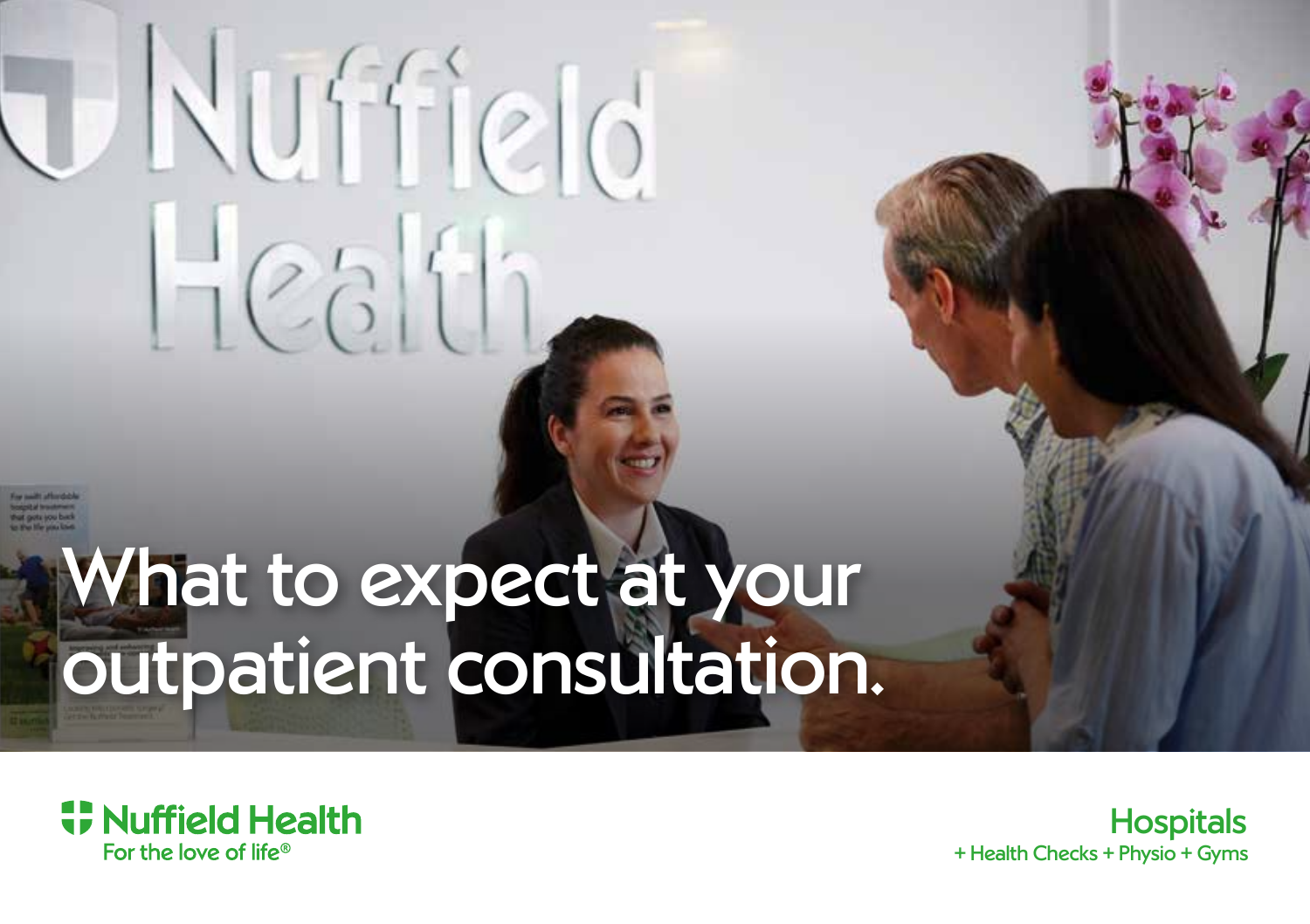We are here to answer any questions you have about surgery. We listen to you and guide you through every part of your treatment.

### Getting you back to good health.

Meeting your Consultant is your first step back to good health and a better quality of life for you and your family.

It's quite natural to have questions. You may be worried about something in particular or feel nervous because you're not sure about what is going to happen.

That's why we are here. We listen to you and guide you through every part of your treatment.

We're here to help .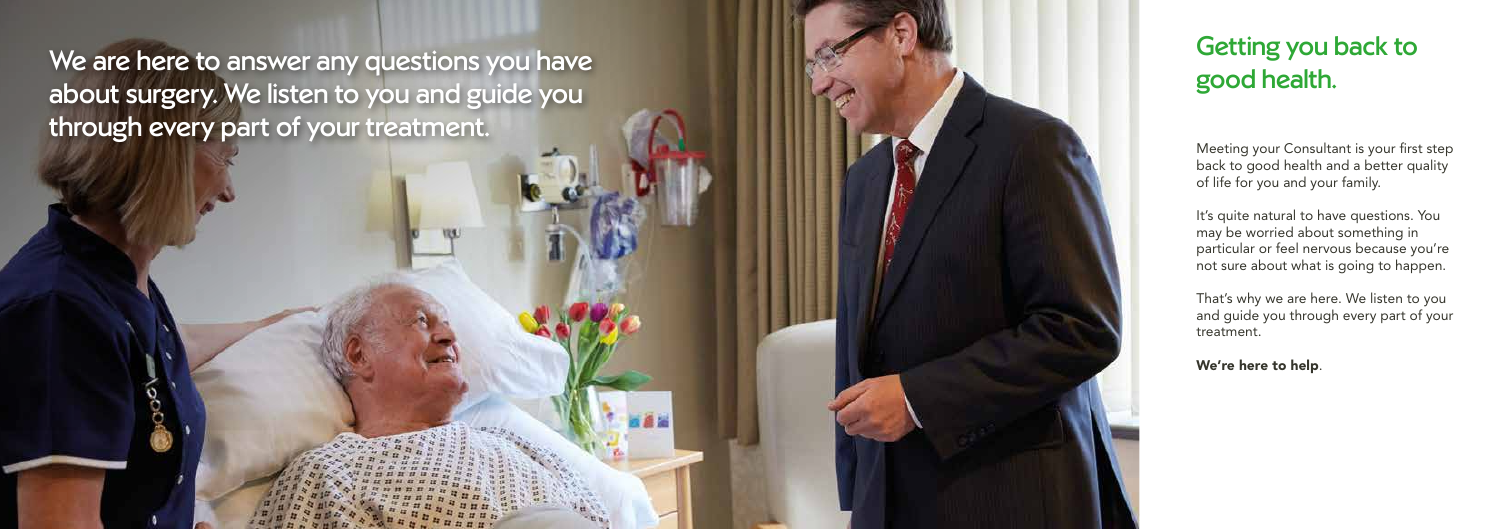#### Some of the terms we use

- Outpatient being an outpatient simply means you are coming in to see us for an appointment. You don't stay overnight at this stage.
- Consultant this is the highly trained doctor who will guide you through the process and advise you about your condition. You can talk to your Consultant about the treatment you will receive, and any concerns you may have.
- Consultation an in-depth discussion between you and the Consultant about your medical symptoms or condition.



### Preparing to visit us.

At your outpatient visit, you will meet with the Consultant who will look after you throughout your treatment and, if necessary, your hospital stay. He or she can discuss options with you, and help ease any worries you have.

You may want to think about what you want to say before your visit. You can then jot down a few questions on the page at the back of this booklet, or simply ask us anything that springs to mind on the day. Think about your symptoms and when they started.

If you are using your PMI (private medical insurance) please ensure that you have contacted your insurer prior to your first outpatient appointment. They will supply you with an authorisation code which you should bring with you when you first visit the hospital.

We will also need you to advise us of your NHS number and will request a swipe of your credit card on your first visit, even if you are using your medical insurance. No money will be taken from your card.

We want to make sure that you are fully informed before deciding whether to go ahead with treatment or surgery. If you have a question, we'll answer it. If certain medical terms aren't clear, we'll explain them. If you'd like to bring a friend for support when we talk, no problem.

Your appointment can take from 15 to 45 minutes, depending on your needs. We sometimes need to carry out further tests on the same day, or we may ask you to come back another day. But we will always fully explain why we need to do any extra tests and any associated costs.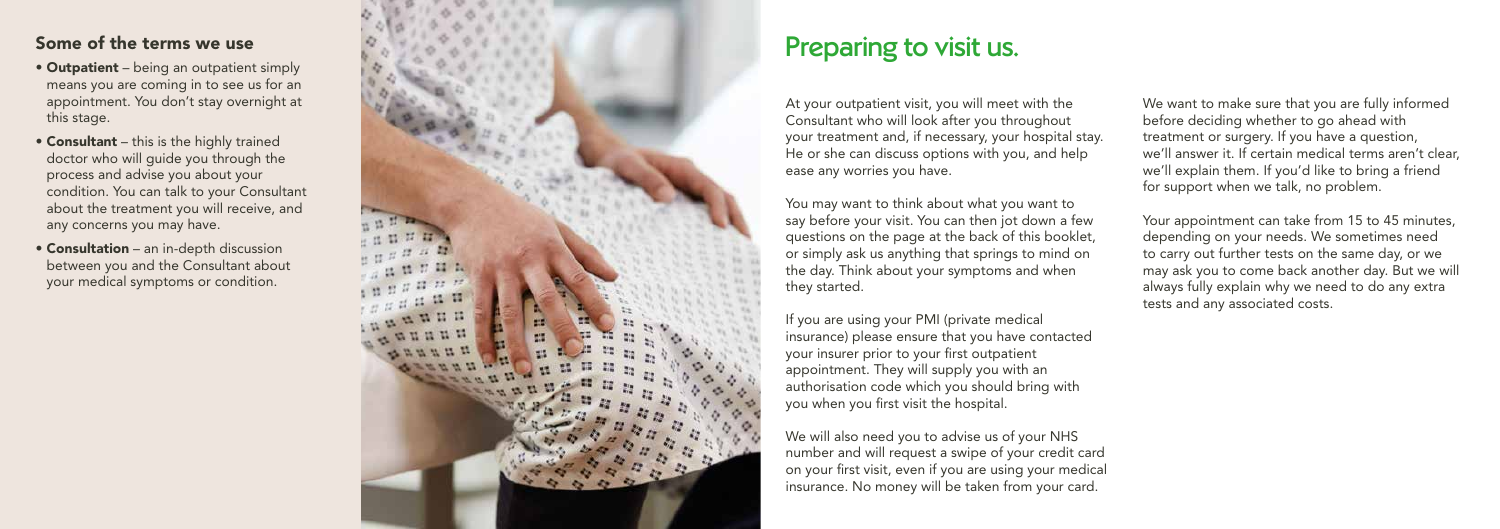#### Your plan on the day.

You will meet your Consultant and, depending on your particular needs, other medical staff.

Our staff are friendly, approachable and supportive and all play a part in getting you back to good health.

If you're having surgery, the thought of it can seem worrying. That's why we discuss every aspect of your treatment with you, so you know exactly what to expect.

If you're not having surgery, we'll discuss all medical and non-surgical treatment options available to you. We'll let you know what you can expect during treatment and what the results might mean for you.

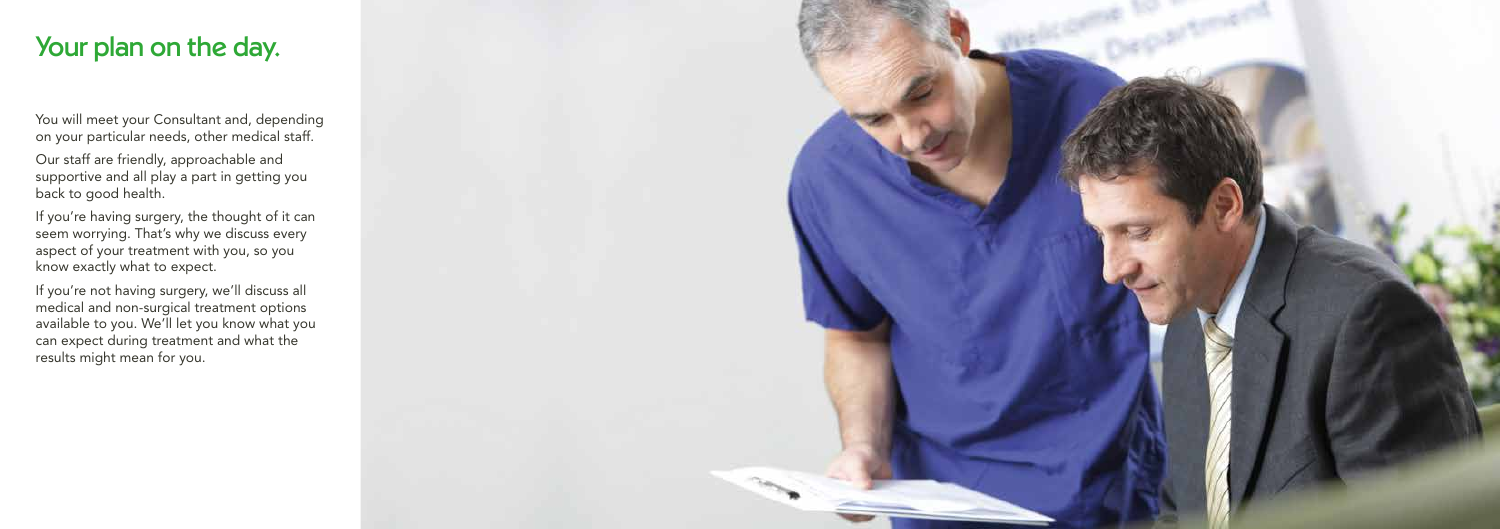We are here to help and care for you. If you have any  $^\prime$ concerns, do let us know and we will help you.

#### Arriving at the hospital.

We suggest you go to the main reception when you arrive at the hospital. If you use or require a wheelchair, and need assistance with it, you can also ask here. The reception staff will then direct you to the outpatient area.

When you get to the outpatient area, it's best to let a member of staff know you have arrived before you take a seat. We will need to make sure we are up-to-date with all your details, and you may need to complete a registration form, if you haven't already done so.

It's normal to feel a bit anxious or unsure. We are here to help and care for you. If you have any concerns, do let us know and we will help you.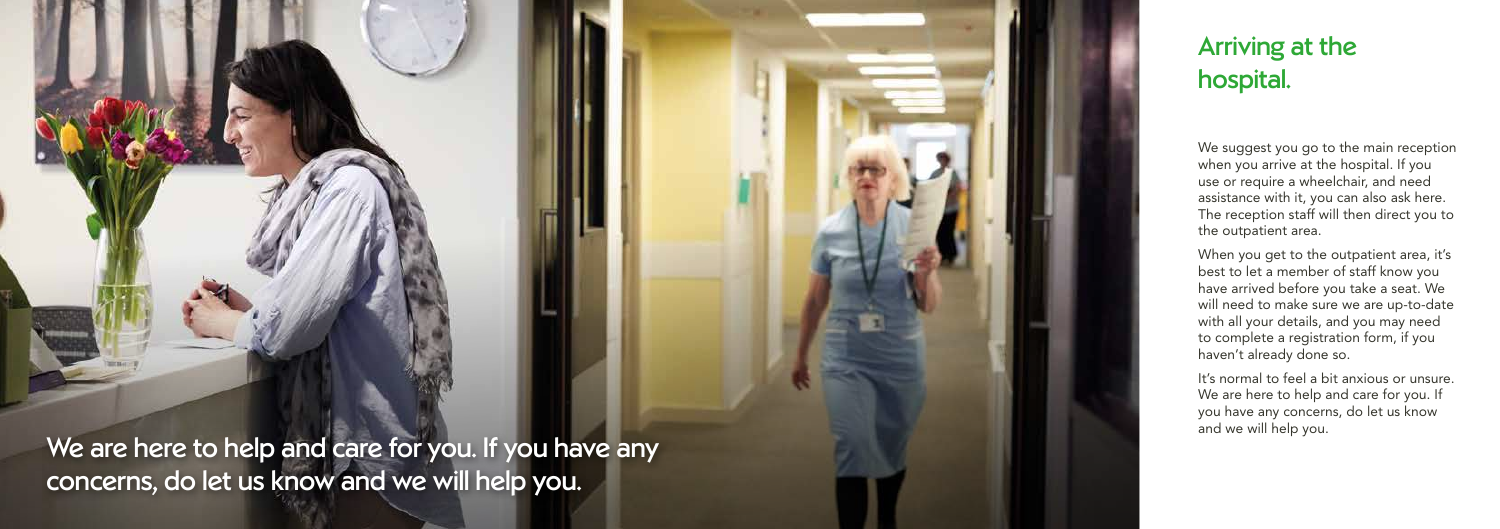### Meeting your Consultant.

Our Consultants are here to listen, answer any questions and tell you all about the treatment or procedure you are considering. They are highly experienced – you can trust in the care and attention you will receive from them.

You will have the same Consultant all the way through. He or she will meet you at your outpatient consultation appointment, and throughout your treatment.

Your Consultant will continue to look after you until you return home from hospital, and also during any aftercare that may be necessary for your treatment.

You'll first meet your Consultant for a talk in the consulting room of the outpatient department. The room has a desk, comfortable chairs and an examination couch.

Your Consultant will discuss your medical history and symptoms with you. These will be looked at in detail and will help us to give you the best and most appropriate level of care.

The Consultant will then talk to you about the best form of treatment for you and, if required, the variety of procedures available, any risks involved, and the type of anaesthetic to be used. We always make sure we recommend the best treatment for you.

At any time, if you're not sure of any information, don't hesitate to ask for a clearer explanation in simpler terms. We want you to feel reassured and to understand what's involved.

A normal part of your consultation may be a physical examination, including listening to your heart. You may have to undress and change into a gown or be covered by a blanket.

If your visit is relating specifically to women's health or men's health issues, there may also be an intimate examination. Don't hesitate to ask for someone to be with you during your examination, if you'd prefer.

You may get some written information about your condition to take away and read. If you are unsure about anything that is written down, you can call 0330 311 1791 and ask us for help.

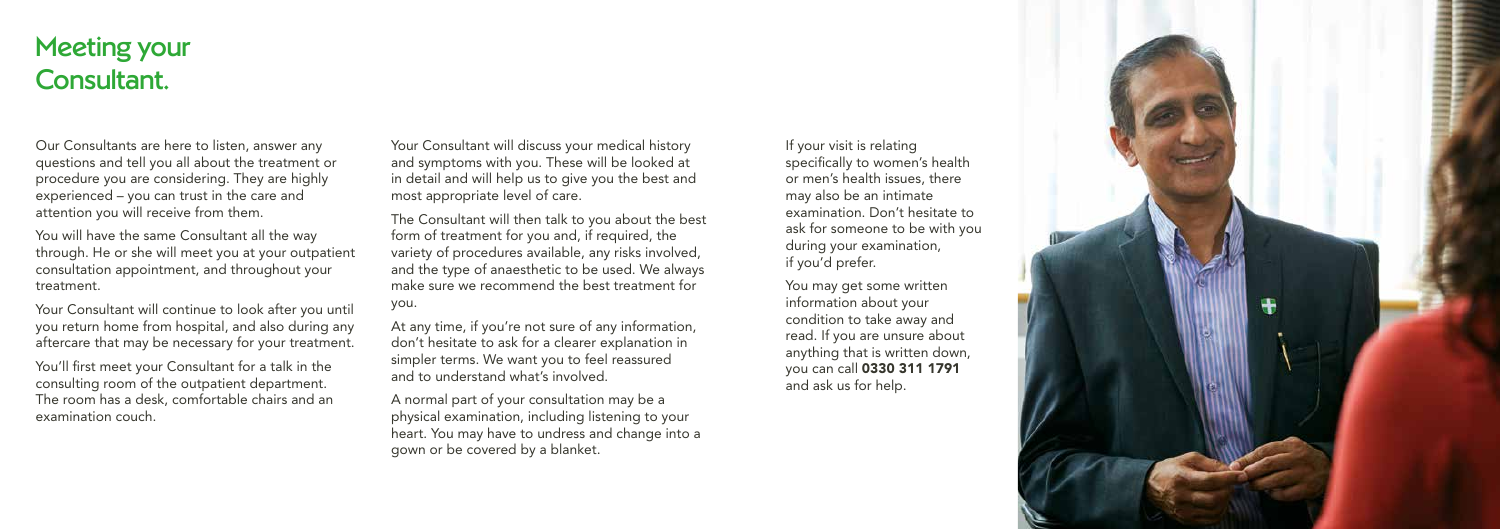

#### Tests or scans.

You may need to have a test or scan at your outpatient appointment, or we may need to arrange for you to come back on another day for a test or scan.

Your Consultant will explain what needs to happen in your particular case. The test or scan will help the Consultant in recommending the best course of treatment.

Tests will be carried out by trained clinical staff, who will be able to explain what's happening, and answer any questions you may have about the tests.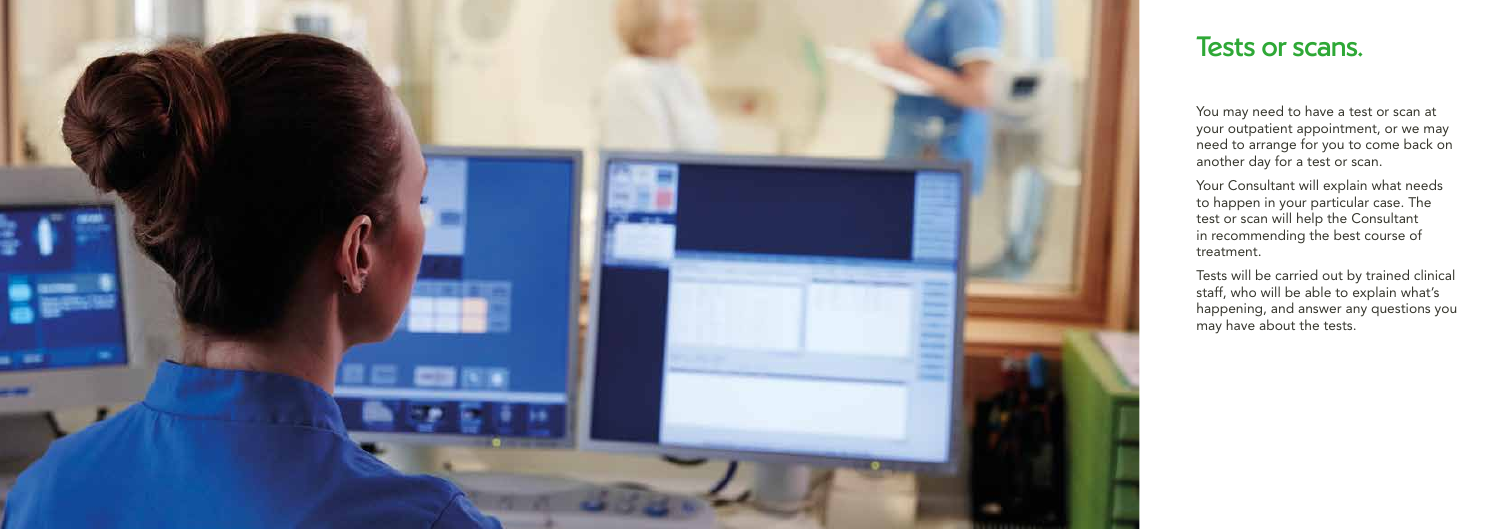### May we have your permission?

When a Consultant, nurse or therapist asks you to agree to any form of examination or treatment, you always have a choice.

It's quite acceptable for you to say no or ask for more information.

Your consent is most important. So, when having any treatment, therapy or operation, we ask you to sign a consent form to show that you agree to the procedure and fully understand what will happen.



You can take as much time as you want to make a decision; we know there's a lot to think about, and we won't pressure you. If you would like to go surgery with us, we can discuss dates that suit you. And we'll advise you of the costs and terms of your stay or surgery, if applicable. Remember, we are

ahead with treatment or here to support you.

If you decide with your back for a pre-assessment nurse.This is an important ensure that everything is hospital.

Consultant that surgery is the best option, you will be invited appointment with a specialist appointment where we can prepared for your visit to the

Please remember to bring a list of any medication you take to this outpatient appointment. This should include medication that is on prescription or that you buy over the counter, including herbal, homeopathic or complimentary medicines.

If you've got any questions, worries or concerns about your operation, feel free to call us on 0330 311 1791 .

We want to help you get back to enjoying life to the full as soon as possible.

# You've made a decision.

What next?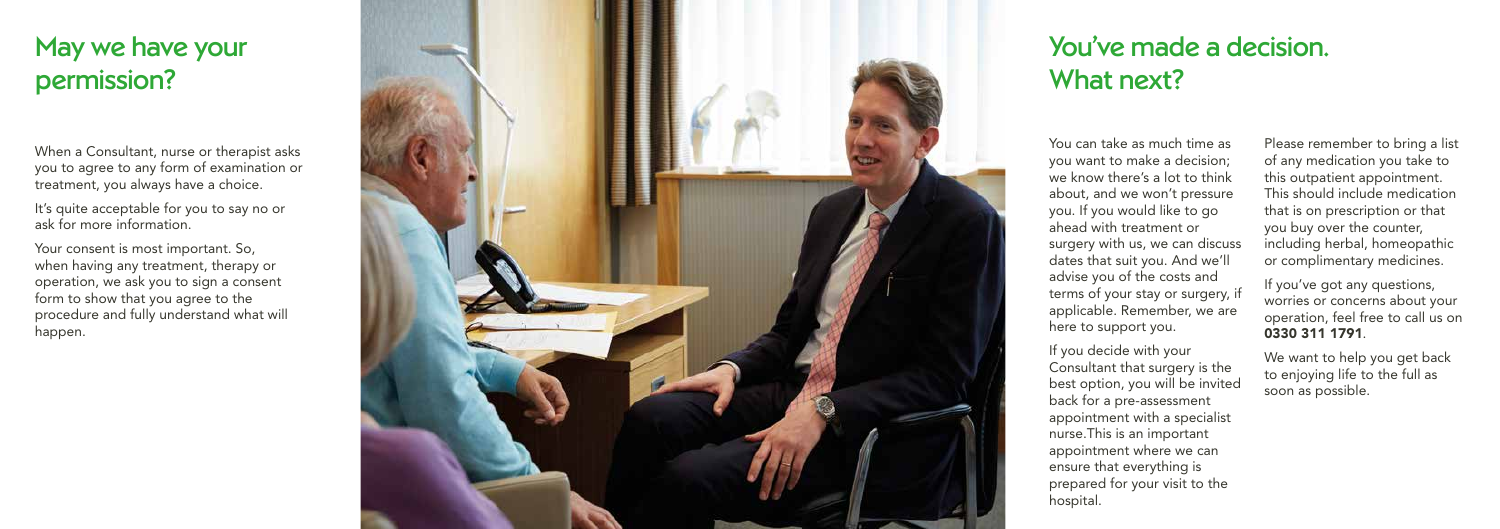### Keeping the hospital spotless.

You can be assured that we take infection prevention very seriously. We train our people to maintain a clean environment, and Consultants, nurses and other healthcare staff wash their hands or use the alcohol rub before they treat you. You can expect to find that all areas of the hospital are clean and tidy.



Before you come in, you may have some concerns or queries. Please feel free to call us on 0330 311 1791, so we can help put your mind at ease. We're here to help.

### Questions? Call us.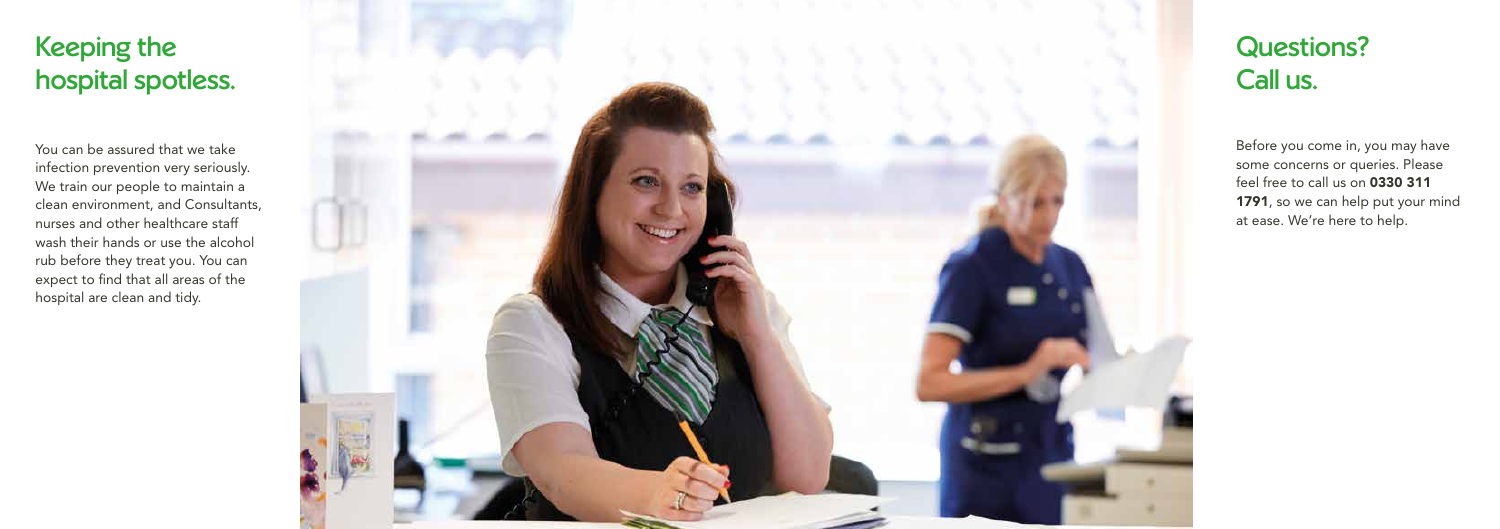### What questions might you want to ask?

#### About your lifestyle:

- How will my life change?
- What are the benefits and will they last?
- Do I need to tell my work that I am having an operation?
- Should I stop smoking?

#### About your condition:

- What is my diagnosis?
- Do I need to have an operation?
- How is it going to help my condition?
- Are there different types of treatment for my condition?
- Are they surgical or non-surgical?

#### About your operation:

- How long does the surgery take and what does it involve?
- What sort of anaesthetic will I have?
- Will I have stitches or any scarring?
- How much pain will I have after my operation?
- What are the risks?
- What are the success rates?
- Are there any other issues I need to consider?

#### About your hospital visit:

- How long will I be in hospital?
- How long will it take me to recover?
- Will I need much time off work?
- Can my friends and family visit me?
- How much will I need to pay and what is included?
- How and when do I pay?

#### Your Notes.